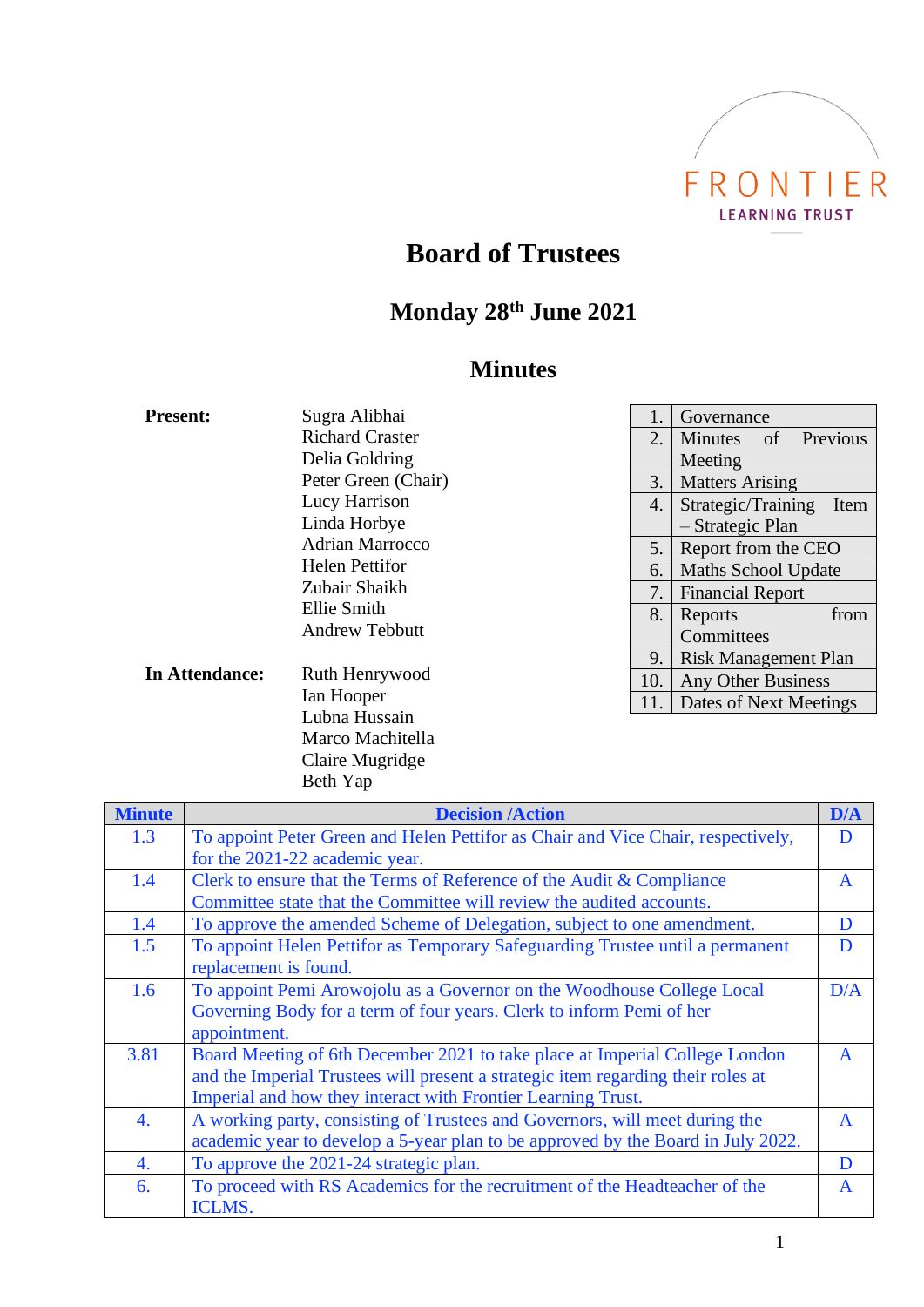| 8.1 | Claire Mugridge to obtain further information regarding data centres and circulate |     |
|-----|------------------------------------------------------------------------------------|-----|
|     | this electronically to the Board for approval.                                     |     |
| 8.2 | To agree that the College should aim to recruit 1480 students in September and     | D/A |
|     | that this be reflected in the strategic plan and budget.                           |     |
| 8.2 | To approve the 2021-22 budget, noting a surplus of £83k prior to the pension       |     |
|     | adjustment.                                                                        |     |
| 8.3 | To approve the Woodhouse College final accounts to 31 <sup>st</sup> December 2020. |     |

The Board welcomed Ruth Henrywood who was observing the meeting.

# **1. Governance**

#### **1.1. Apologies**

Jeremy Ruff.

# **1.2 Declaration of Interest**

Peter Green and Helen Pettifor declared an interest in item 1.3. The Board was informed that Jeremy Ruff would be working with Imperial College London on their White City scheme and the Register of Interest would be amended to reflect this.

# **1.3 Chair and Vice Chair**

The Clerk explained that, under academy regulations, the Board is required to appoint the Chair and Vice Chair of Trustees annually. Therefore, in advance of the meeting, the Clerk had invited all trustees to self-nominate for these posts. As no other nominations were received, the Board agreed to appoint Peter Green and Helen Pettifor as Chair and Vice Chair, respectively, for the 2021-22 academic year.

#### **1.4 Scheme of Delegation**

The Clerk reminded the Board that the Scheme of Delegation was the key document that outlined the principles of decision making within the Trust, along with the respective roles of the Members, Trustees, Governors and CEO.

The Clerk explained that, until the opening of the maths school, the Scheme of Delegation would remain a working document and need to be reviewed regularly as the Trust matures. The Board of Trustees and all its committees, along with the Local Governing Body, have reviewed their own Terms of Reference and made several changes, which the Clerk went on to outline in detail.

The Clerk explained that it is a requirement that Trustees must form more than 50% of the voting membership of any Committee. Therefore, the voting rights of the Associate Members of the Audit & Compliance Committee were removed in order to adhere to this. Separately, the Board requested that the Terms of Reference clearly outline that the Audit & Compliance Committee will review the audited accounts and recommend these to the Board for approval.

The Terms of Reference of the Search & Governance Committee were amended to accurately reflect the duties of the Committee, which Decision

Action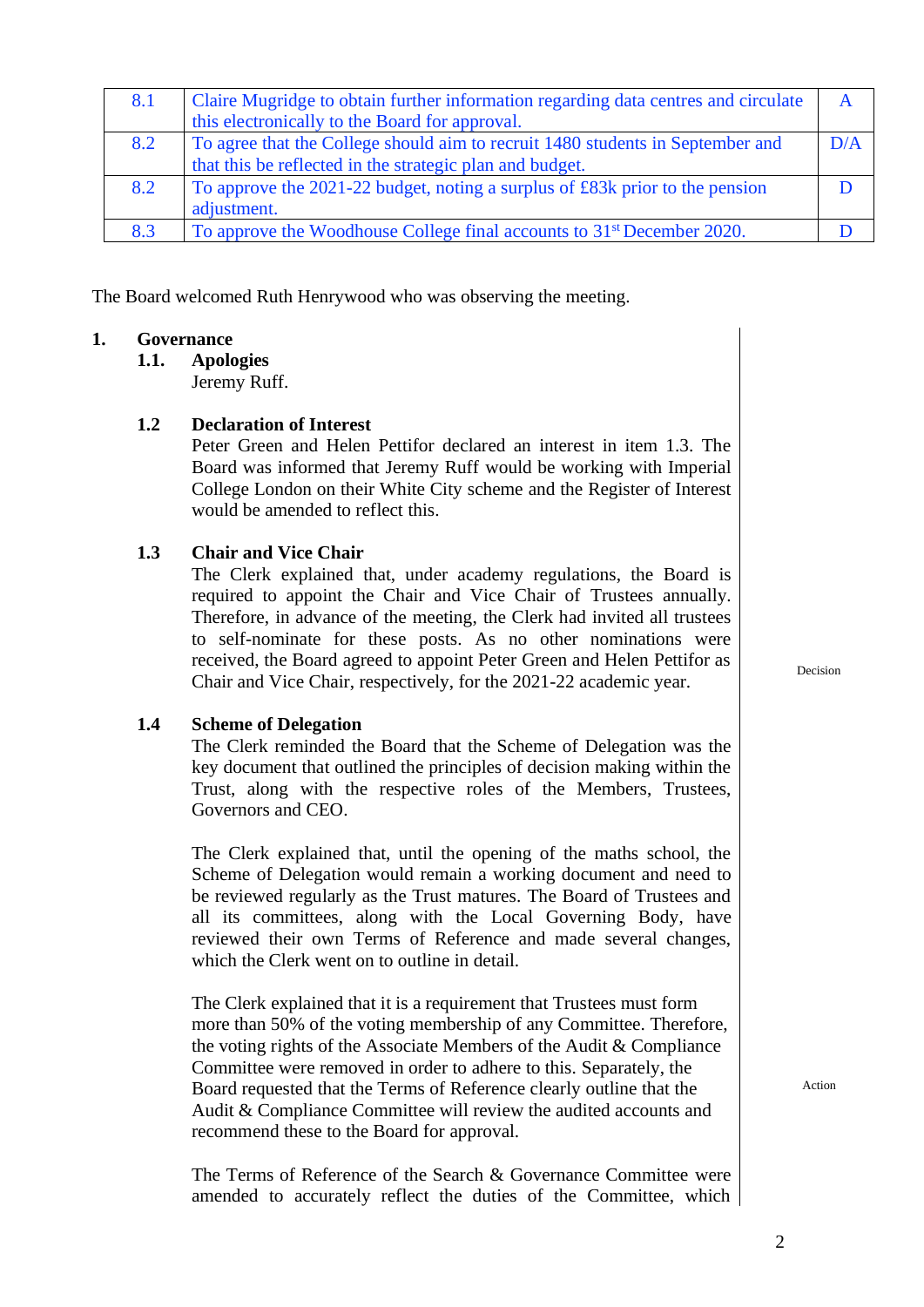|    |     | include reviewing the governance of the Trust and leading the search<br>and selection of new Members, Trustees and Governors. It was agreed<br>that the Chair and Vice Chair of Trustees should also be Chair and Vice<br>Chair of this Committee.                                                                                                                                                                            |  |
|----|-----|-------------------------------------------------------------------------------------------------------------------------------------------------------------------------------------------------------------------------------------------------------------------------------------------------------------------------------------------------------------------------------------------------------------------------------|--|
|    |     | The Clerk reminded Trustees that, from the next academic year, the<br>Board will reintroduce a Finance & Operations Committee, and that the<br>Terms of Reference have been drafted and included in the Scheme of<br>Delegation.                                                                                                                                                                                              |  |
|    |     | The Terms of Reference for the Local Governing Body now state that it<br>will review the College self-assessment report ('SAR') prior to its<br>submission to Ofsted, and that a pastoral review item will be presented<br>at each meeting.                                                                                                                                                                                   |  |
|    |     | Finally, the Clerk explained that the table of meetings has been<br>removed and the policy cycle updated. The Board noted that the Trust's<br>Health & Safety Policy will be approved at the next meeting of the<br>Audit & Compliance Committee.                                                                                                                                                                             |  |
|    |     | The Trust approved the amended Scheme of Delegation, subject to the<br>amendment that the Audit & Compliance Committee will review the<br>audited accounts and recommend these to the Board for approval.                                                                                                                                                                                                                     |  |
|    | 1.5 | <b>Safeguarding Trustees</b><br>The Chair informed the Board that Delia Goldring would be stepping<br>down at the end of this academic year and a new Safeguarding Trustee<br>would be required. The Board had been sent details of the role,<br>including the responsibilities and time commitments. It was agreed to<br>appoint Helen Pettifor as Temporary Safeguarding Trustee until a<br>permanent replacement is found. |  |
|    | 1.6 | Pemi Arowojolu<br>The Board considered the CV of Pemi Arowojolu, an alumna of<br>Woodhouse College who recently graduated from the University of<br>Cambridge and is now a trainee solicitor at Hogan Lovells. The Board<br>agreed to appoint Pemi as a Governor on the Woodhouse College Local<br>Governing Body for a term of four years. Clerk to inform Pemi of her<br>appointment.                                       |  |
| 2. |     | <b>Minutes of the Previous Meeting.</b><br>The minutes of the meeting of $17th$ May 2021 were reviewed and approved as a<br>true and accurate record of the events that took place, with one amendment. It<br>was agreed that part of item 5 and all of item 6 would be removed prior to these<br>being uploaded to the Trust's website.                                                                                      |  |

# **3. Matters Arising from the Previous Minutes**

- 4. Ian Hooper to ensure that Imperial College London become involved in Woodhouse's chemistry and maths academies.
- 8.1 It was agreed that the Board Meeting of 6th December 2021 would take Action

Decision

Decision

Decision Action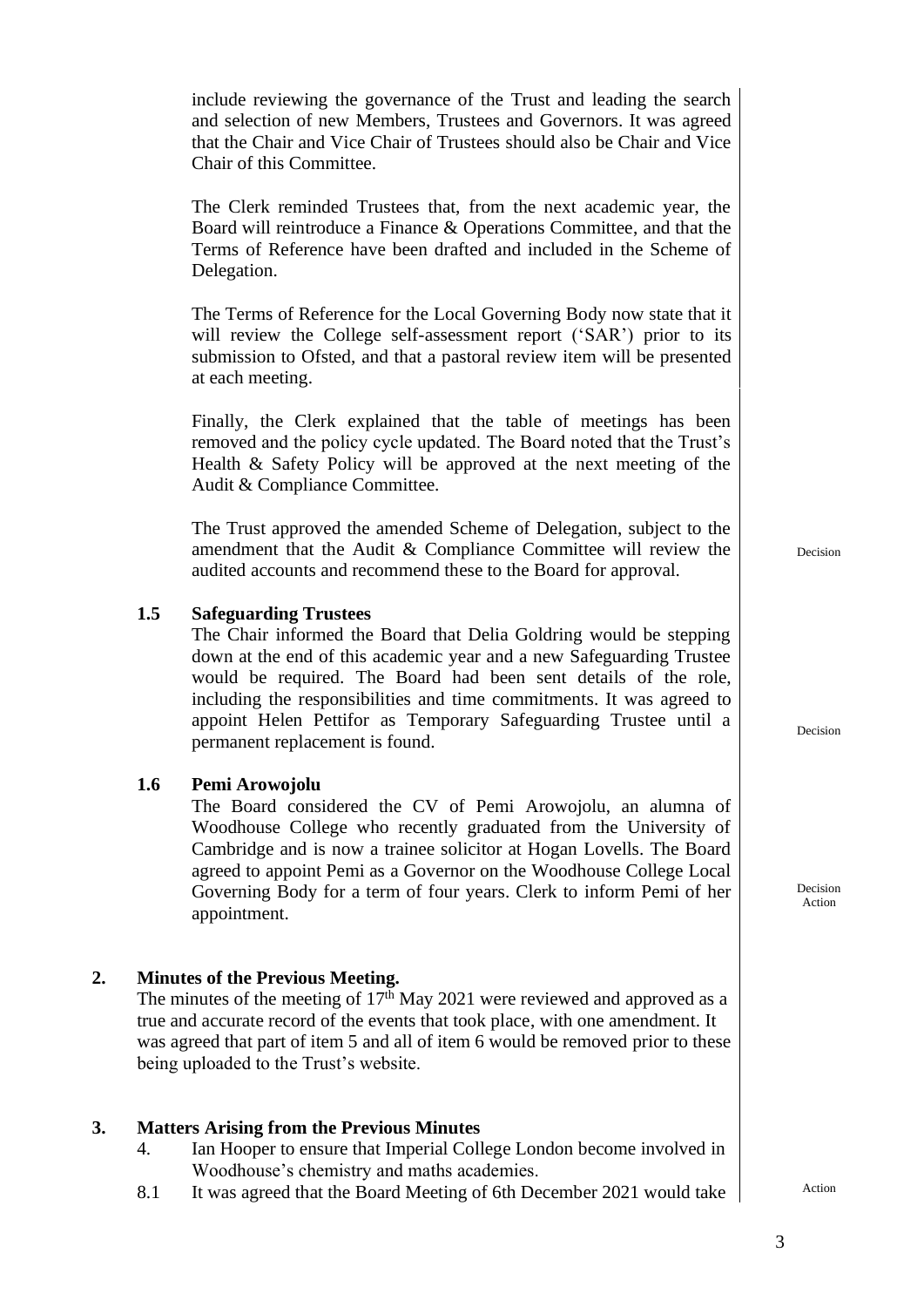place at Imperial College London and the Imperial Trustees would present a strategic item regarding their roles at Imperial and how they interact with Frontier Learning Trust.

# **4. Strategic/Training Item: Strategic Plan**

Sugra Alibhai informed the Board that she has used her first 12 weeks in post to get to know the College, the Trust and Imperial College London and does not want to change too much too soon.

Sugra reminded the Board that, currently, Woodhouse College has a 3-year strategic plan, a quality improvement plan and individual department plans, all of which are reviewed annually.

Sugra explained that going forward her aim is to implement a 5-year strategic plan, that would clearly outline what success would look like in terms of student numbers, attainment, progress, workforce and outreach in 2026.

Sugra explained that the proposed model is for Frontier Learning Trust, Woodhouse College and ICLMS all to have separate 5-year strategic plans, that would be reviewed at key milestones along the way, such as year 1 and year 3. The Board noted that, in addition to this, each institution would also have its own risk management plan.

Sugra then presented the College Improvement Plan (CIP), explaining that whilst the previous Quality Improvement Plan focused only on teaching and learning, the CIP will drive improvement in all areas across the College.

Sugra reminded the Board that the mission of Woodhouse College is *to be an inspirational and nurturing community that is committed to excellence and equips high-achieving, ambitious students with the skills to thrive on their preferred university course and in the wider world of work.*

Sugra explained that the CIP was born out of feedback from her meetings with staff, deep-dive discussions with SLT, conversations with students, and a review of recent destination data.

The Board noted that the CIP has four main priorities and Sugra outlined each in turn:

*Priority 1 - Our educational vision and philosophy is centred around the belief in the potential of every young person. We support a growth mindset in our students and use VESPA to help our students develop as learners.* Sugra explained that many students join the College as high-achievers and can hit a wall when they start studying A levels. The College started to introduce the VESPA (Vision, Effort, System, Practice and Attitude) framework in 2019 but needs to drive this again, after Covid stalled the progress of this work.

*Priority 2 - Our curriculum intent develops students beyond their prescribed academic course of study. Our students partake in a wide range of super curricular and extra-curricular activities. Our students are able to engage in discourse and debate. Our students enjoy learning for its own value.* The Board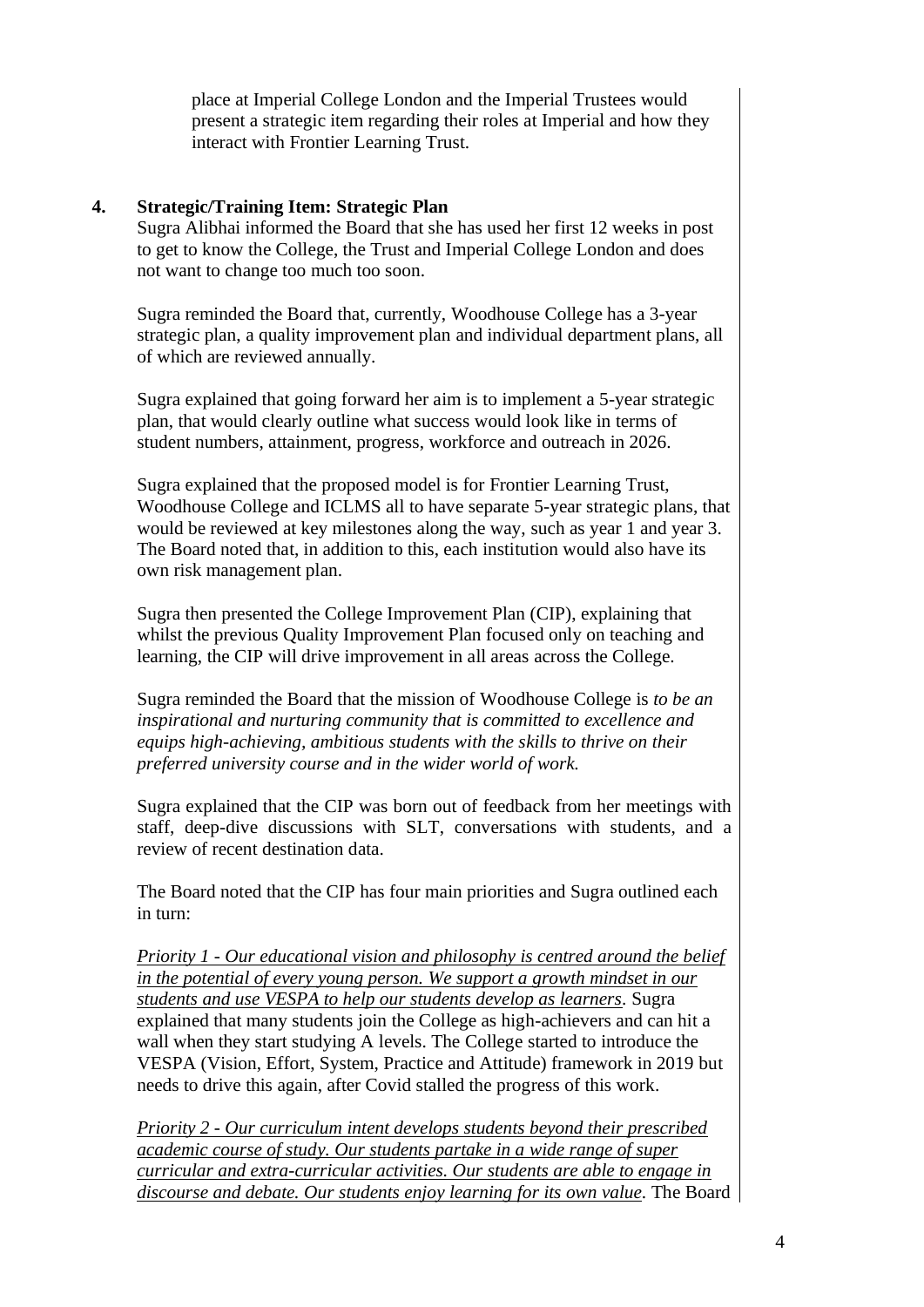was informed that, too often, students feel siloed into a particular area of the College and see themselves as 'an arts student' or 'a STEM student'. The College wants students to feel confident in any space and experience various lectures and exhibitions to enjoy the richness of life. It is important that students are exposed to a variety of things and feel comfortable entering into debate.

*Priority 3 - Our systems and processes are clear and coherent. They ensure that there is cohesion between the academic and pastoral teams. They lead to excellent outcomes, progress and destinations for all students.* Sugra explained that the College aims to ensure clarity and communication between all pastoral teams. The College should be culturally open and comfortable about the areas that require improvement.

*Priority 4 - Our staff community feel connected to their teams and the wider Woodhouse staff body. We have opportunities to reflect, learn and laugh together. We encourage, support and challenge each other.* Sugra explained that she felt that having staff as a priority was important, as the Woodhouse Community doesn't only include students. It is important that staff are happy at work and hold themselves to an even higher standard.

Sugra then outlined which member of the Senior Leadership Team would lead on each priority and how these priorities link in with the Ofsted framework. The Board noted that the CIP will feed into Team Improvement Plans and then to individual appraisals, all of which will be underpinned by the Strategic Plan.

The Board thanked Sugra for her presentation and welcomed a longer-term holistic approach that does not just focus on teaching and learning.

**In response to a question from Trustees,** Sugra acknowledged that this has been a difficult year for the College but explained that staff are positive about change, as was evident from the staff conference. Sugra went on to explain that, whilst it may not be possible to achieve everything, it is important that the College is aware of its starting position, especially in light of the recent CAGs/TAGs, and remains aspirational in its targets. **The Board also suggested** that Sugra consider a triage approach to agree the main priorities in an ambitious programme.

**In response to another question from Trustees,** Sugra explained that the current 3-year strategic plan gives shape and context to what is happening now at Woodhouse. However, the aim is to draft a 5-year plan that focuses on the work of the Trust and where it will be in 2026.

Noting the College's target that 60% of students progress to Russell Group universities, **the Board requested** that the College considers and refers to the other students in the strategic plan.

**In response to a question from Trustees,** Sugra explained that whilst some additional posts have been built into the budget, the strategic plan has not been fully costed, as the main resource required would be time.

It was agreed that a working party, consisting of Trustees and Governors would Action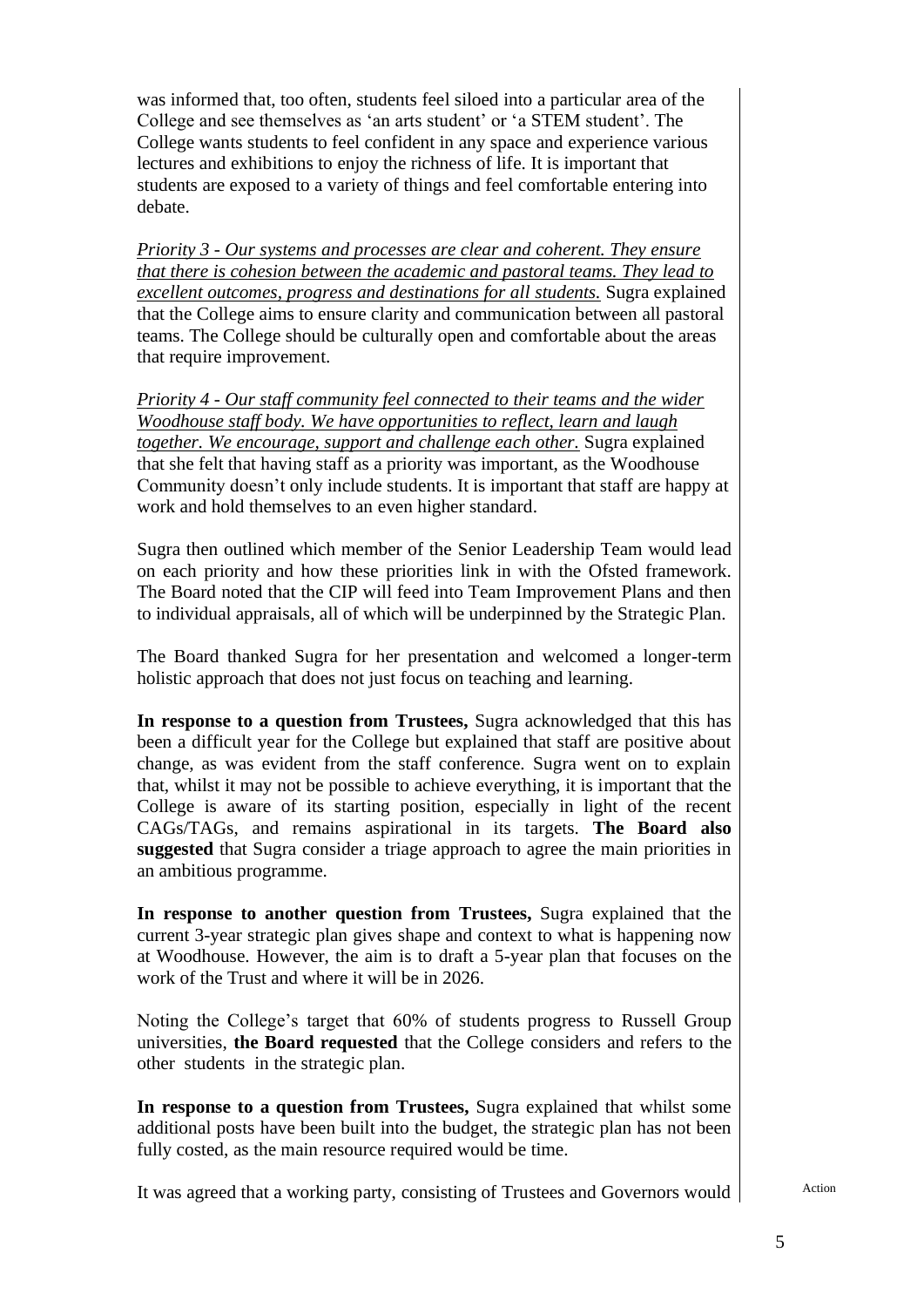meet during the academic year to develop a 5-year plan that would be approve by the Board in July 2022.

The Board approved the 2021-24 strategic plan.

#### **5. CEO Report**

The Board had received the CEO report in advance of the meeting. Claire Mugridge informed the Board that the Trust was successful in its Condition Improvement Fund bid and will receive £20k for a new fire alarm system. Claire reminded the Board that the College would contribute an additional £36k towards this work.

#### **6. Maths School Update**

A report on the progress of the ICLMS was circulated in advance of the meeting and the Chair informed the Board that the Trust has now received two competitive quotes for the recruitment of the Headteacher of the ICLMS. After discussing the quotes in detail, it was agreed to progress with RS Academics.

**In response to a question from Trustees,** the Chair explained that DfE estimate that the building should be complete by May 2023. However, a call with the project management team is scheduled this week and the Trust will discuss this further, particularly considering the lack of building materials available nationally at the moment.

#### **7. Reports from Committees and Local Governing Body 7.1 Woodhouse Local Governing Body**

In addition to the minutes of the meeting of  $7<sup>th</sup>$  June 2021, the Board thanked Marco Machitella for agreeing to join the Trust meetings regularly, to provide feedback from the Local Governing Body. Marco encouraged all governors to email him directly if they had questions relating to the Local Governing Body.

Marco informed the Board that the Woodhouse Local Governing Body has had two meetings since academisation in January. Marco went on to explain that the Governing Body has reviewed its Terms of Reference and is clear on its responsibilities. Marco explained that he has a meeting with the Principal and Clerk this week to determine the Governing Body agendas for the next academic year and to ensure that it is providing assurance to the Trust.

Marco explained that, like the Board of Trustees, the Governing Body welcomed the holistic approach of the CIP and felt that the College should consider different frameworks in order to measure what success will look like for each priority.

Finally, Marco informed the Board that Pamela Chowdhury has been appointed as the College's new EDI governor and will be supported by Louise Burke, Angela Hille and James Marshall. The College will be working under its new EDI policy and objectives, which will be

Decision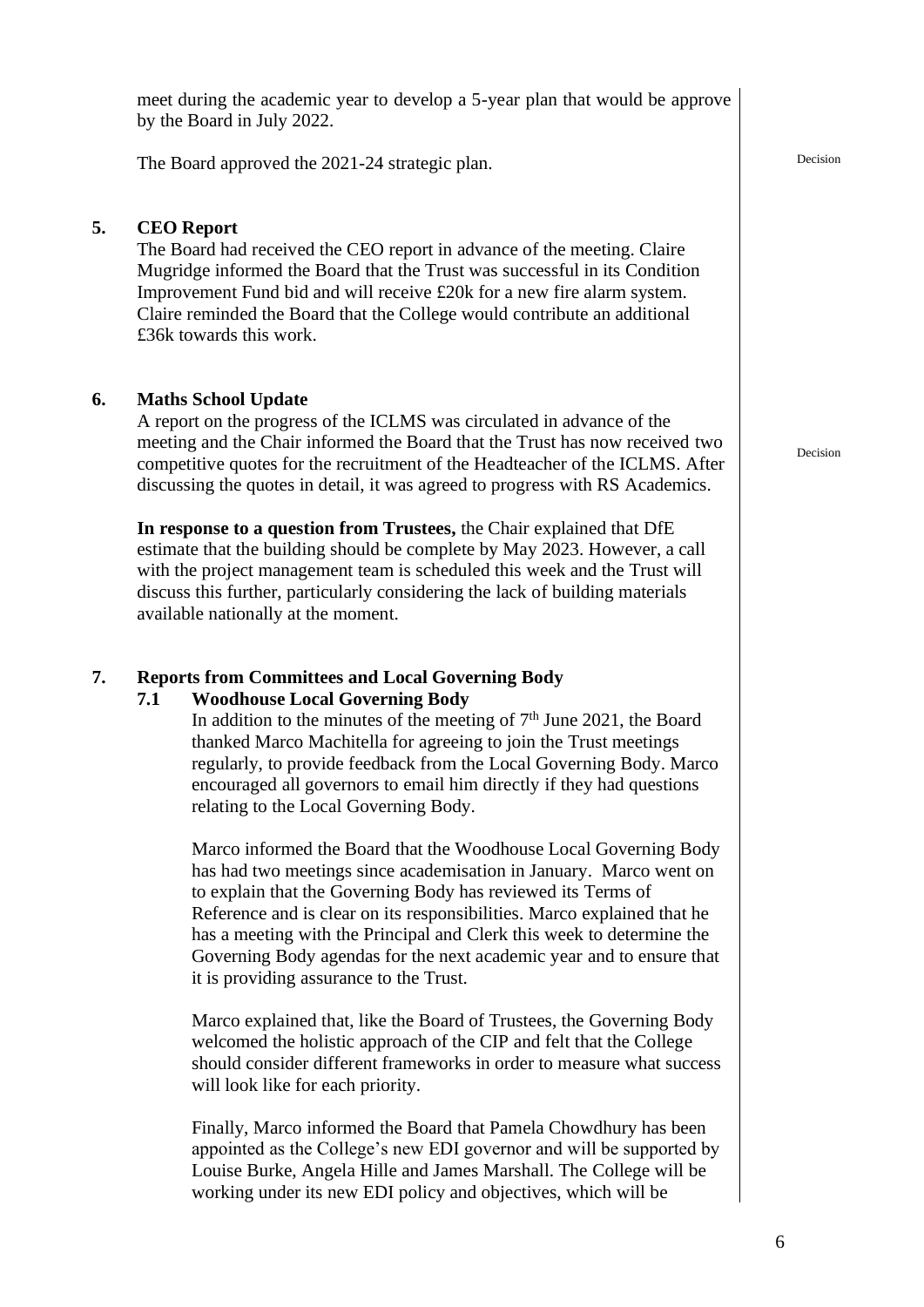monitored by the Governing Body.

#### **7.2 Audit & Compliance Committee**

The Board noted the minutes of the meeting of 14<sup>th</sup> June 2021. Zubair Shaikh explained that the Audit & Compliance Committee received the first internal scrutiny report from UHY Hacker Young. The Board was pleased to note that there were only three recommendations as a result of this audit, all of which were deemed to be low risk, and thanked Claire Mugridge and her team for their hard work.

Zubair also informed the Board that the Committee discussed cyber security and requested that SLT review this in detail to ensure that the College is as secure as it can be.

#### **8. Financial Report**

#### **8.1 Management Accounts**

Claire Mugridge presented the management accounts up to 30<sup>th</sup> April 2021, explaining that the EBITDA for the period is £234k, compared with the budget figure of £106k and a projection of £226k.

Claire also informed the Board that the operating deficit for the period is £5k compared to the budget figure of £184k and a projection of £109k.

Claire reminded the Board that the Trust is anticipating a discount from the exam boards, the accounts currently include a £40k saving, it is anticipated that this saving will increase although there has been no confirmation from the exam boards yet..

The Board noted that ESFA have confirmed that schools will continue to receive the Teachers' Pension and the Teachers Pay Grants until March 2023. Whilst it is anticipated that both these sources of funding will continue beyond March 2023, it has yet to be confirmed formally.

Claire then drew attention to the planned capital works, explaining that most capital work is conducted during the summer months. Claire reminded the Board that there are two summers' worth of expenditure within these accounts as the financial year has changed due to academisation.

The Board noted that the College is looking to improve its data centres, at a cost of £30-35k, and has received a number of quotes for this work. The Board discussed this in detail and advised that the College seek references for its preferred supplier and build this into its tendering procedures. It was agreed that Claire should obtain further information and circulate this electronically to the Board for approval.

#### **8.2 Budget**

Claire presented the 2021-22 budget, explaining that, as this is based on the number of current students (1479), funding has already been confirmed along with the free school meals grant at a total of £7.75m

Action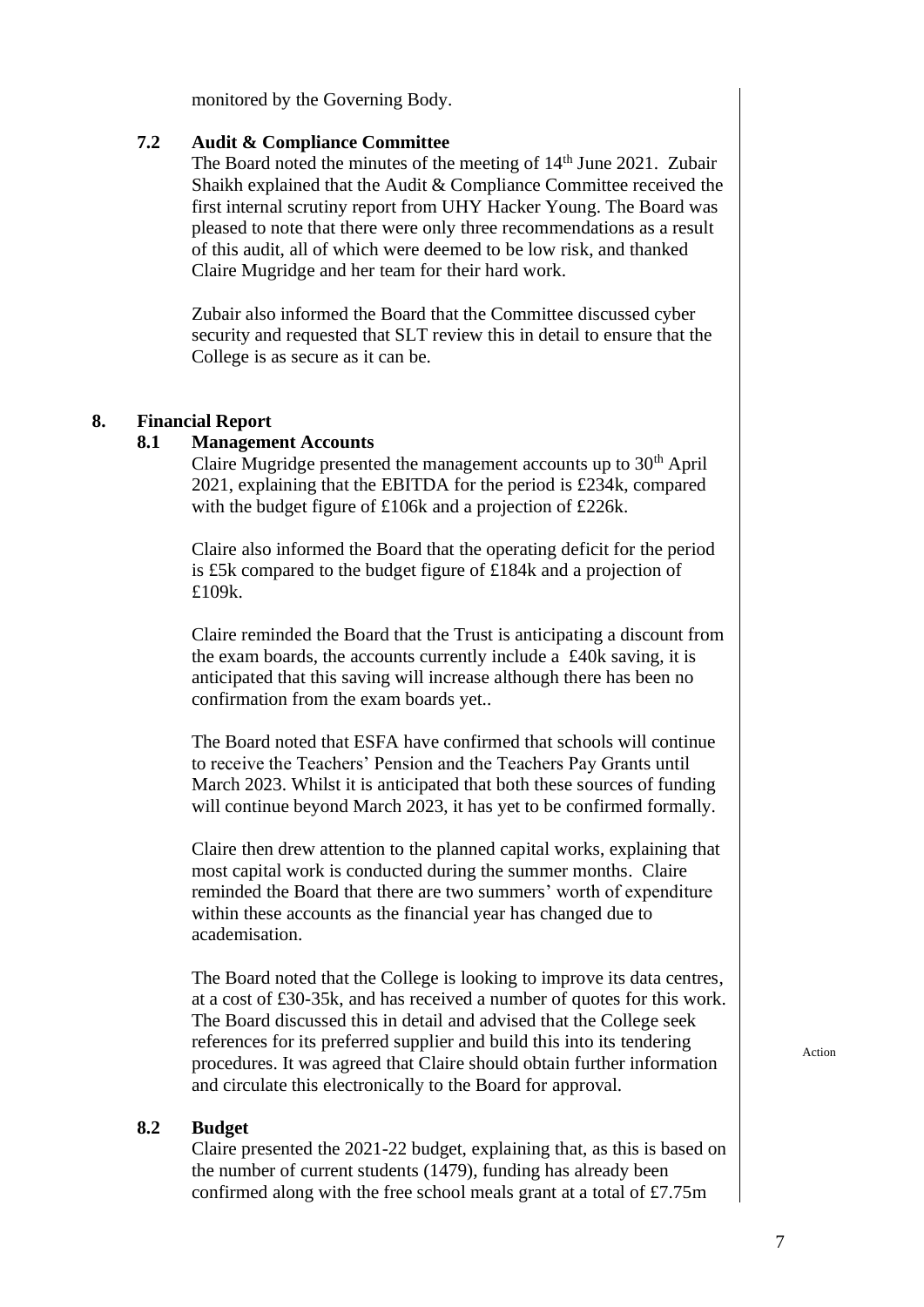However, Claire explained that the budget includes a number of estimates such as the Teachers' Pay Grant (which has only been confirmed up until 2023). Claire reminded the Board that the EHCP funding is based on the number of EHCP students enrolled at the College, which fluctuates from year to year.

Claire reminded the Board that lettings have been severely affected by the pandemic and, prior to this, the College received around £280k of lettings income per annum. It is hoped that the College would receive around £200k of lettings income if it were to remain open for 12 months.

**In response to a question from Trustees**, Claire explained that the income for 22-23 is based on 1460 students as the College had previously been advised by the Board not to grow any further due to space constraints. It was agreed that the College should not seek to grow beyond 1500 but should aim to recruit 1480 students in September 2021. The Board requested that this is adjustment is reflected in the strategic plan and budget, so that they remain consistent with each other. Claire also informed the Board that she plans to draft a 5-year financial plan for the Trust.

Claire also explained that the budget includes additional staff responsibilities that will assist the CIP, as well as a 2% pay increase for staff, who are not impacted by the national pay freeze.

Claire reminded the Board that the budget includes a number of comparative years, as covid and academisation have made like-for-like comparisons difficult.

Claire explained that the change in the format of staffing costs is due to the reallocation of SLT to their respective areas. Previously, they were included as teaching staff. **In response to a question from Trustees,** Claire confirmed that there are no major changes in staffing next year.

This budget projects an in-year surplus of £265k, which includes an accrual of £10k of legal fees for the maths school project.

Claire reminded the Board that the College no longer requests student donations when offering places. **In response to a question from Trustees,** Sugra explained that the Trust is eager to raise funds and build links with the alumni and local businesses, but this must be developed in the right way. The Board agreed that this could be a focus for the 5-year strategic plan and a corporate fundraising policy would have to be considered.

The Board noted that, as a result of academisation, the Trust is now required to have a fixed assets fund for all capital expenses. Claire explained that £191k has been contributed to the fixed asset fund this year.

Decision